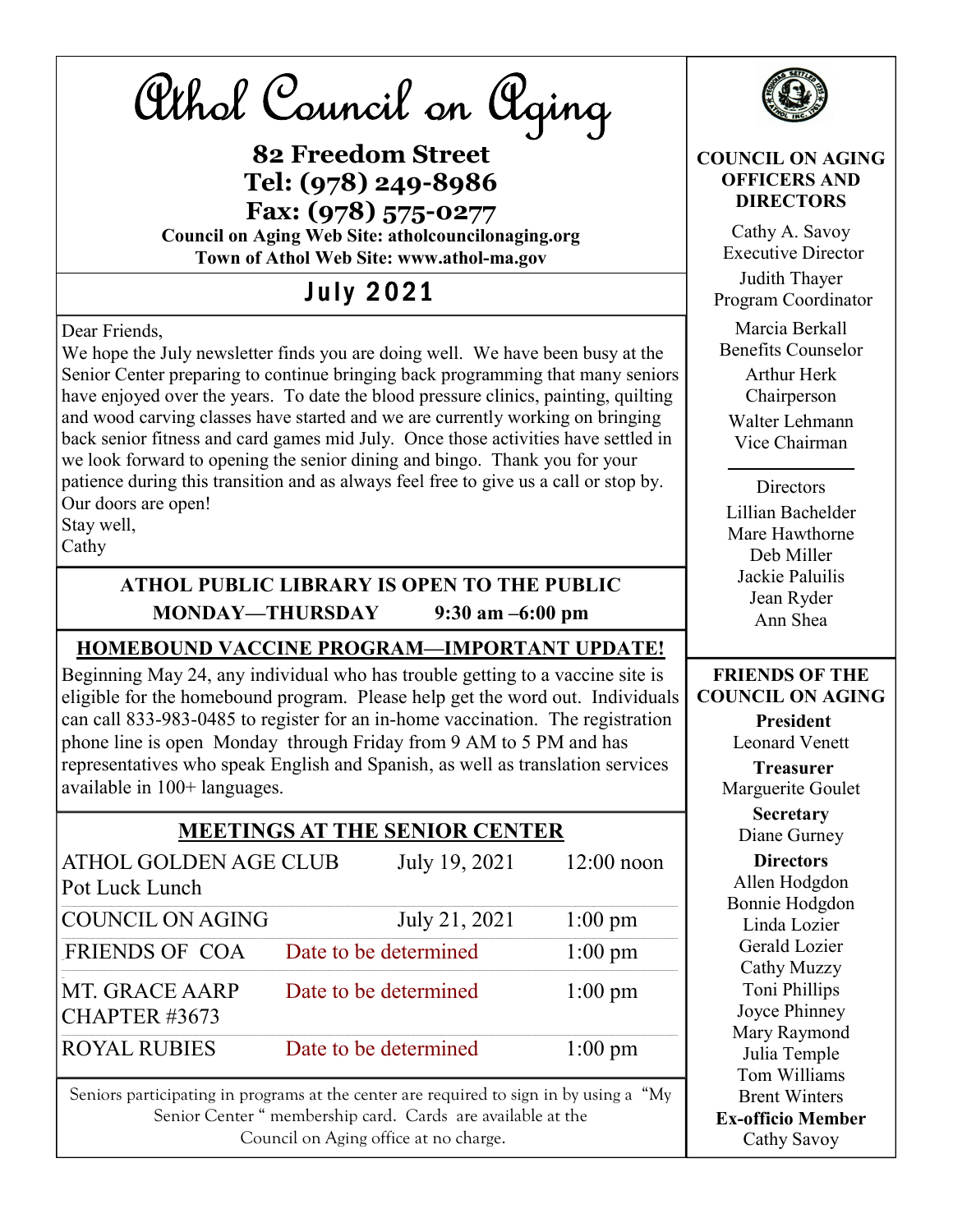### SMOKE  $\epsilon \approx$  AND **CARBON** SUMMER SAFETY TIPS FOR SENIORS How to help older adults stay healthy when it's hot outside

MONOXIDE Through the collaboration with the Athol Fire Department and the American Red Cross, smoke detectors and carbon monoxide detectors are available, free of charge, to be installed in your homes, The free services include installation of battery operated alarms. If you have hard-wired detectors you will be advised to call an electrician to install them properly. .For more information, call the Council on Aging at 978-249-8986.

MEETING'S AND ACTIVITIES ARE IN THE PROCESS OF RETUNING TO THE SENIOR CENTER

The summer months are a time of fun, adventure and relaxation for many, but they can also be a source of stress for older adults and their caregivers. As we age, our physiology changes in ways that boost sensitivity to summer's heat, humidity and sun exposure. In fact according to research conducted at Duke University more than 80%of heat-related deaths occur in people over 60. In addition to physiological factors like reduced sensitivity to thirst, poorer circulation and higher incidence of chronic conditions, seniors are especially vulnerable to heat-related illnesses due to social isolation.

### Boost Your hydration

Seniors are more susceptible to dehydration than younger people because they don't sweat or recognize thirst as effectively as they used to. To prevent dehydration, make sure you drink plenty of water before heading outdoors and throughout time spent in the sun.

### Slather on sun block and dress for the weather

The fatty layer below our skin gets thinner with age, making seniors more sensitive to the dehydrating effects of sun exposure. To help seniors stay safe from sun damage, follow these tips::

- Purchase a sunscreen with at least 30 SPF and broad-spectrum protection from both UVA and UVB rays.
- Cover exposed areas with sun block- including often-forgotten spots like ears, upper lip, the back of hands and the tops of feet.
- Put on sunglasses and a hat with a brim to help shield the delicate skin around eyes. Portion of the this article are taken from care.com



# FOOT SCREENING AT THE ATHOL SENIOR CENTER July 27th & August 24th

 Appointments are required, Call the Athol Council on Aging at 978-249-8986 for more information and to make an appointment.

**PAINTING** hi CLASSES Beginning June 7, 2021 On Mondays with Instructor Polly Kiely 12:30 pm—2:30 pm Whether you're an experienced artist looking for a refresher in the basics (or curious about trying out a new medium), or a newcomer who has never picked up a brush before, Polly's classes can help you.

# SENIOR CENTER'S QUILTING BEE

Beginning June 9, 2021 On Wednesdays—9:00 am - 12:00 pm A quilting bee is a get-together for people who sew and quilt, to work on their individual or group projects with like-minded individuals.. All are welcome to join the Quilting Bee and enjoy the art and the camaraderie of others and to promote the knowledge of and interest in quilting.

### BLOOD PRESSURE CLINIC AT THE SENIOR CENTER July 21st



 10:30 —11:30 am Appointments Accepted, call the Athol Council on Aging at 978-249-8986



### WOODCARVING **CLASSES**  Beginning Wednesday

12:00pm —2:00 pm

Instructor Marcia Berkall

Learn to create items sculpted in wood and in a fun relaxed atmosphere. Emphasis on safety, skills development, design and visualizing in three dimensions. Some hand strength is requited.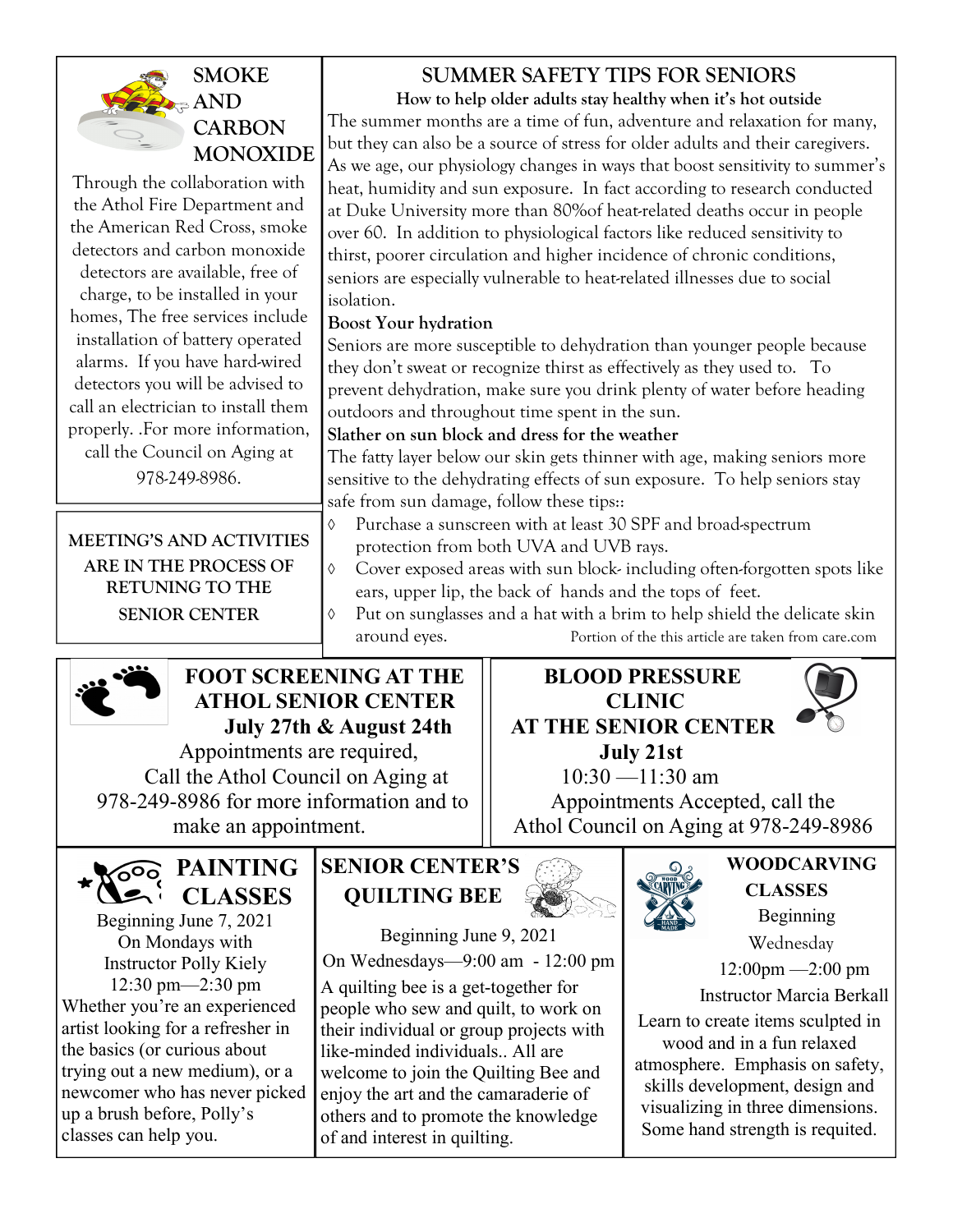**BROWN BAG PROGRAM**— Food is provided by The Food Bank of Western Massachusetts to the Council on Aging once a month to distribute to qualified participants. All applicants must be at least 55 years old or receive SSDI (Social Security Disability Income). Only one bag allowed per household. The registration forms are available by calling the Athol Council on Aging at 978-249-8986, The distribution takes place at the Senior Center on the third Wednesday of each month.

Pick up time is 10:30 am—11:30 pm.

SNAP FOR SENIORS SNAP is a Supplemental Nutrition Assistance Plan, offering nutrition assistance to millions of eligible, low-income individuals, seniors, and families in the USA. SNAP recipients receive a card, very much like a credit or debit card, which is automatically re-loaded monthly with eligible funds, to pay for food at supermarkets, convenience stores, some CO-OPS, Farmers Market, and most other places where food is sold. Call the Council on Aging at 978-249-8986 for more assistance completing the application.

# NORTH QUABBIN AREA FOOD PANTRIES

# THE ATHOL SALVATION ARMY

107 Ridge Avenue, Athol, Ma 01331—Telephone 978-249-8111 Tuesday and Friday—9:00 am—12:00 pm or by appointment only

# OUR LADY IMMACULATE CHURCH

192 School Street Athol, Ma 01331 Telephone 978-249-2738 Tuesdays 10:00 am—4:00 pm - Serves residents of Athol, Royalston, Petersham

# ORANGE FOOD PANTRY

118 East Main Street, Orange , Ma. 01364 Telephone 978-544-2149 First four Thursdays of month 10:00 am—3:00 pm On the 5th Thursday of a month: 10:00 am –1:00 pm produce distribution only

# ST. VINCENT De PAUL / ST. MARY'S CHURCH

Serves residents of Franklin County Towns of Orange, New Salem, Warwick, Erving Please call 978-544-6814 to make an appointment

# FRANKLIN COUNTY COMMUNITY MEALS PROGRAM

Orange Food Pantry

118 East main Street Orange, Ma 01364 Telephone 978-544-2149 Safe and Quick Outdoor Food Pick-ups—Drive Through or Walk Up, Prepared bags and boxes of produce, meat, dairy and shelf stable items. EVERY THURSDAY 10AM –3PM

# GOOD NEIGHBOR'S FOOD PANTRY

Old Town Hall in Wendell Center Sundays from 12:00 noon—2:00 pm (including holidays) Call 978-544-3775 to find out your shopping time.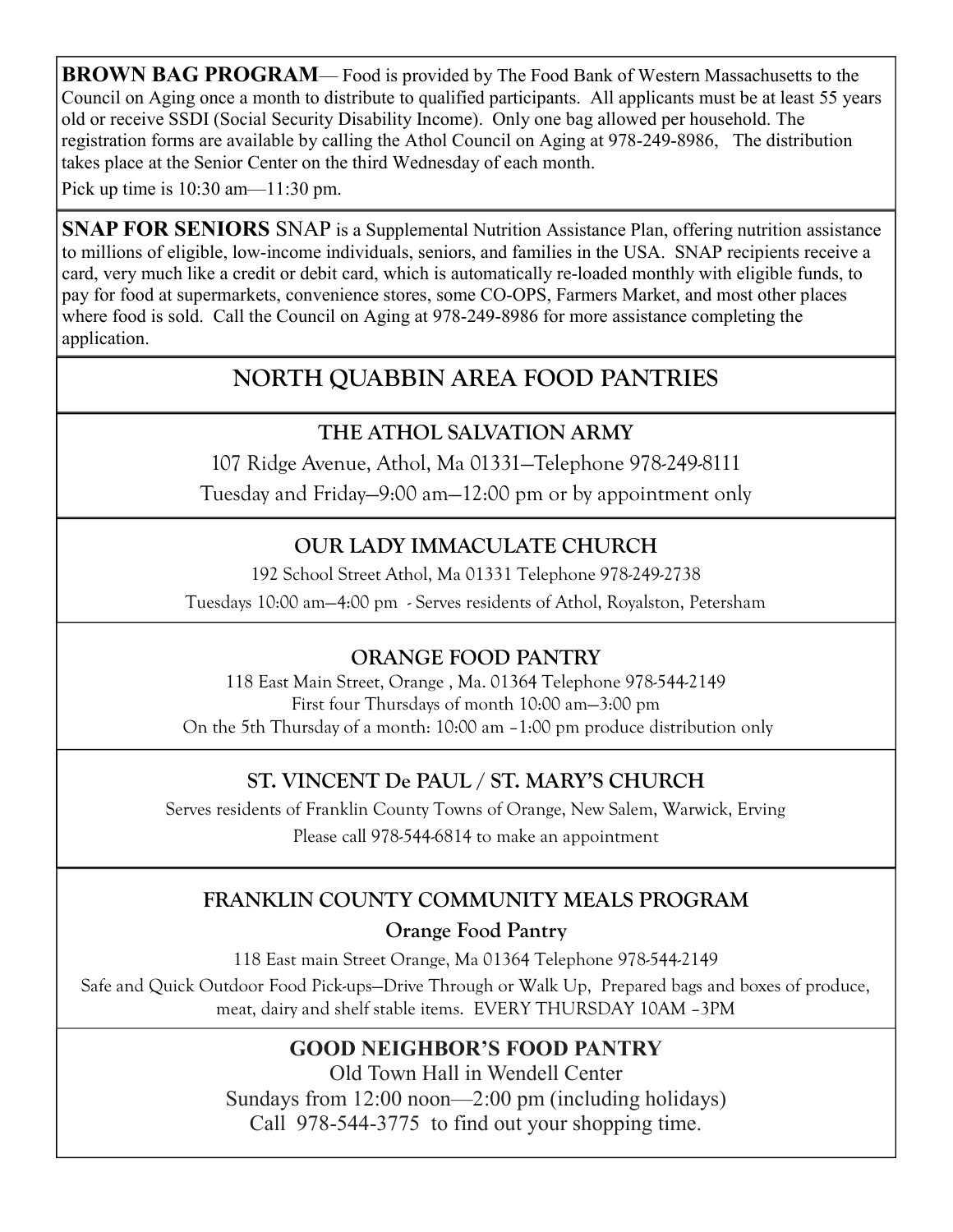# **SERVICES**

# MEALS ON WHEELS

Meals on Wheels provided by LifePath Inc. for short-term or long term to homebound elders age 60 and older who are unable to prepare a nutritional balanced noon meal for themselves and are unable to attend congregate hot lunches. Call Lifepath Inc. 1-800-732-4636.

# SENIOR TRANSPORTATION WITH MART.

(Montachusett Regional Transit Authority) Athol Senior residents to transport between Athol and Orange. To shopping centers, Athol appointments, hospital, work, etc.

Contact MART in Athol 978-575-9966

### GRANDPARENTS RAISING GRANDCHILDREN

A group that is aimed at helping grandparents strengthen their families For more information call

North Quabbin Patch at 978-249-5070.

# Need help paying for home heating?

Keeping your heat on in the winter is extremely important, especially for the elderly or disabled. since being too cold can cause serious illness. For more information call The Athol Council on Aging at 978-249-8986.

# FOOD RESOURCES

To obtain a list of Food Pantries in the area, call the Council on Aging at 978-249-8986

### SMOKE & CARBON MONOXIDE **DETECTORS**

Free services to be installed in your home. For more information call the COA at 978-249-8986

### FREE LEGAL INFORMATION **ASSISTANCE**

A non-profit civil legal aid program serving low-income and elderly residents of Central and Western Ma.

> For more information call the Council on Aging at 978-249-8986

### SHINE Program

(Serving the Health Insurance Needs of Everyone) The program provides free health insurance information, counseling and assistance to residents with Medicare. For more information call the Council on Aging at 978-249-8986

# MONEY MANAGEMENT

The program provides valuable one-on-one money management services to elders or people with disabilities who need assistance with their financial affairs. These services include helping with organizing bills, writing checks for payment, balancing checkbooks, reviewing bank statements, and developing a budget. For more information call FUEL ASSISTANCE Lifepath Inc. at 413-773-5555.

### SNAP FOR SENIORS

SNAP is a Supplemental Nutrition Assistance Plan offering assistance to eligible, lowincome individuals, seniors, and families in the USA. SNAP recipients receive a card, very much like a credit or debit card, which is automatically re-loaded monthly with eligible funds, to pay for food at supermarkets, convenience stores, and most other places where food is sold. To see if you are eligible for SNAP benefits, make an appointment to complete the application contacting the Council on Aging at 978-249-8986.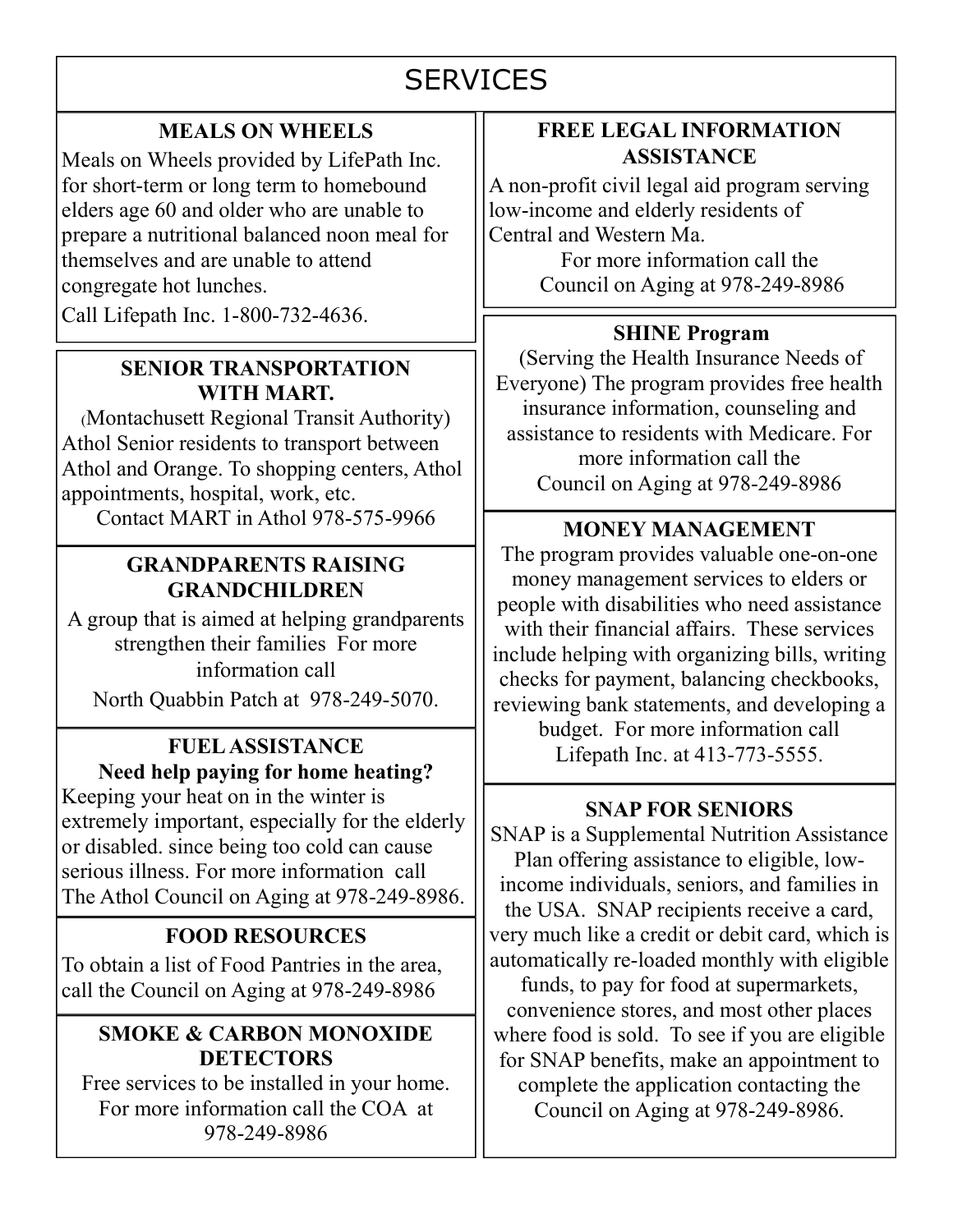# PROGRAMS

I



# FOOT SCREENING July 27th & August 24th

 Appointments are required, Call the Athol Council on Aging at 978-249-8986 for more information and to make an appointment.

# SENIOR DINING AT THE SENIOR CENTER

Tuesday and Wednesday

# Projected Date—A Fall Return

# PAINTING CLASSES MONDAY 1:00—3:00 PM

Painting is fun! In this painting class, you'll learn how to mix and blend colors, how to use brushes, and how to paint some simple objects and landscapes. Whether you're an experienced artist looking for a refresher in the basics or a newcomer who has never picked up a brush before, The class instructor is well qualified to work with you.

CARD PLAYING AT THE SENIOR CENTER CRIBBAGE—Mondays— 12:30—3:00 pm RED ACES—Tuesdays— 10:00 am - 3:00 pm SAMBA—Tuesdays—10:00am—3:00 pm BRIDGE— Thursday—12:)0—3:00 pm

# COMING SOON

# FITNESS CLASSES

Every Tuesday and Thursday 9:00 am at the Senior Center Get into shape by joining the fitness class. It's beneficial to your health.

# COMING SOON

# BLOOD PRESSURE CLINIC AT THE SENIOR CENTER



 Wednesdays 10:30—11`:30 am Appointments accepted, call the Athol Council on Aging at 978-249-8986

BROWN BAG July 21, 2021 - 11:00—11:45 pm The distribution of the Brown Bag is the 3rd Wednesday of each month. The Bag contains a variety of staples.



# **HANDYMAN** MINOR HOME REPAIR

Limited services in your home by a qualified person. The homeowner is responsible for

any materials needed to be purchased for the project. There is no charge for the labor provided. Applicants must be 60 years of

age or more and meet all program qualifications. For more information call the Athol Council on Aging at 978-249-8986

The Handyman program is sponsored by the Athol Council on Aging,LifePath, Inc. and Title III Older Americans Act. Title III applicants and recipients may file a grievance with the

Corporation (LifePath Inc., 101 Munson Street, Suite 201, Greenfield Ma. 01301) within twenty-one (21) days.

### WOODCARVING CLASSES AT THE SENIOR CENTER

With Instructor Marcia Berkall

Beginning Wednesday 12:00pm —2:00 pm

# BINGO

# Projected Date—A Fall Return

# SENIOR CENTER'S QUILTING BEE

Wednesdays—9:00 am - 12:00 pm

A get-together for all who enjoy the art of sewing and quilting..